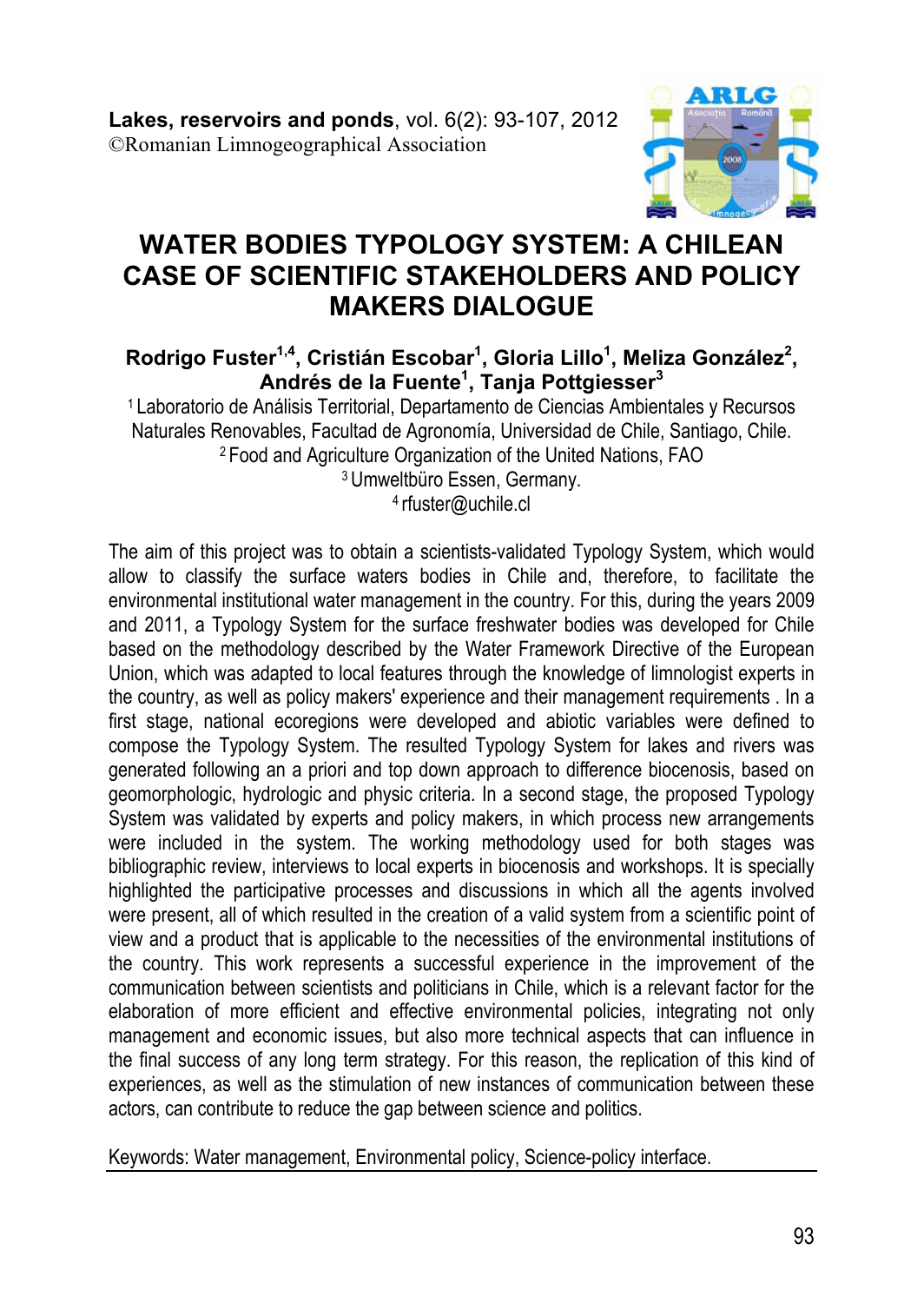### **1 INTRODUCTION**

In Chile, several interventions in surface continental waters have caused modifications in their physical and biological characteristics (Soto & Campos, 1997; Habit & Parra, 2001; Oyarzún & Huber, 2003; Parra *et al.,*  2003; Goodwin *et al.,* 2006; Habit *et al.,* 2006a, 2007, 2010; Barra *et al.,*  2009), to the point where it is not always possible to determine their original natural conditions. Chilean institutions have developed important management tools to improve the environmental state of freshwater ecosystems, such as the regulations called "Secondary Regulations of Environmental Quality" (*Normas Secundarias de Calidad Ambiental*, NSCA; CONAMA, 2004) and the development of a scientists-validated Typology System, which allows to classify the surface waters bodies in Chile and to facilitate the environmental institutional management of the country (DCA & RNR, 2010; 2011). The classification of surface waters is useful not only to regulate, protect and manage aquatic ecosystems, but also to evaluate the ecological condition of these waters by means of biological markers, to plan the water monitoring and to identify the necessary measures so that the superficial waters can achieve original conditions.

The development of a management tool, such as the elaboration of a water bodies Typology System, involves the participation of a group of agents who must integrate their knowledge, visions, and experience. In this sense, it will be common that the collaborative practices among the various agents are not without the risk of having difficulties related to the competences, conflicts of interest, attitudes, beliefs (Oltra, 2009), and the several technical languages used by their different disciplines, which is also common when the interaction is between decision makers and the scientific sphere. Both of them play different roles, while the politicians are mainly demanding predictions to reduce uncertainties associated to natural systems and, therefore, to make decisions that affect them (Sarewitz & Pielke, 2000), scientists define problems, produce knowledge and look for the corresponding solutions (Huitema & Turhout, 2009). These differences that, at the same time, involve heterogeneous values, visions, and goals, make difficult the transmission of knowledge and solutions to take political decisions (Ottra, 2009).

Although the potential conflictive interaction that may occur among the different agents involved in the development of an environmental policy, it can be accepted and assumed that the application of this policy will result in positive benefits not only for the society but also for the environment only when it is based on scientific information (Steel *et al.*, 2004). For this reason, the establishment of suitable frameworks that facilitate the flow of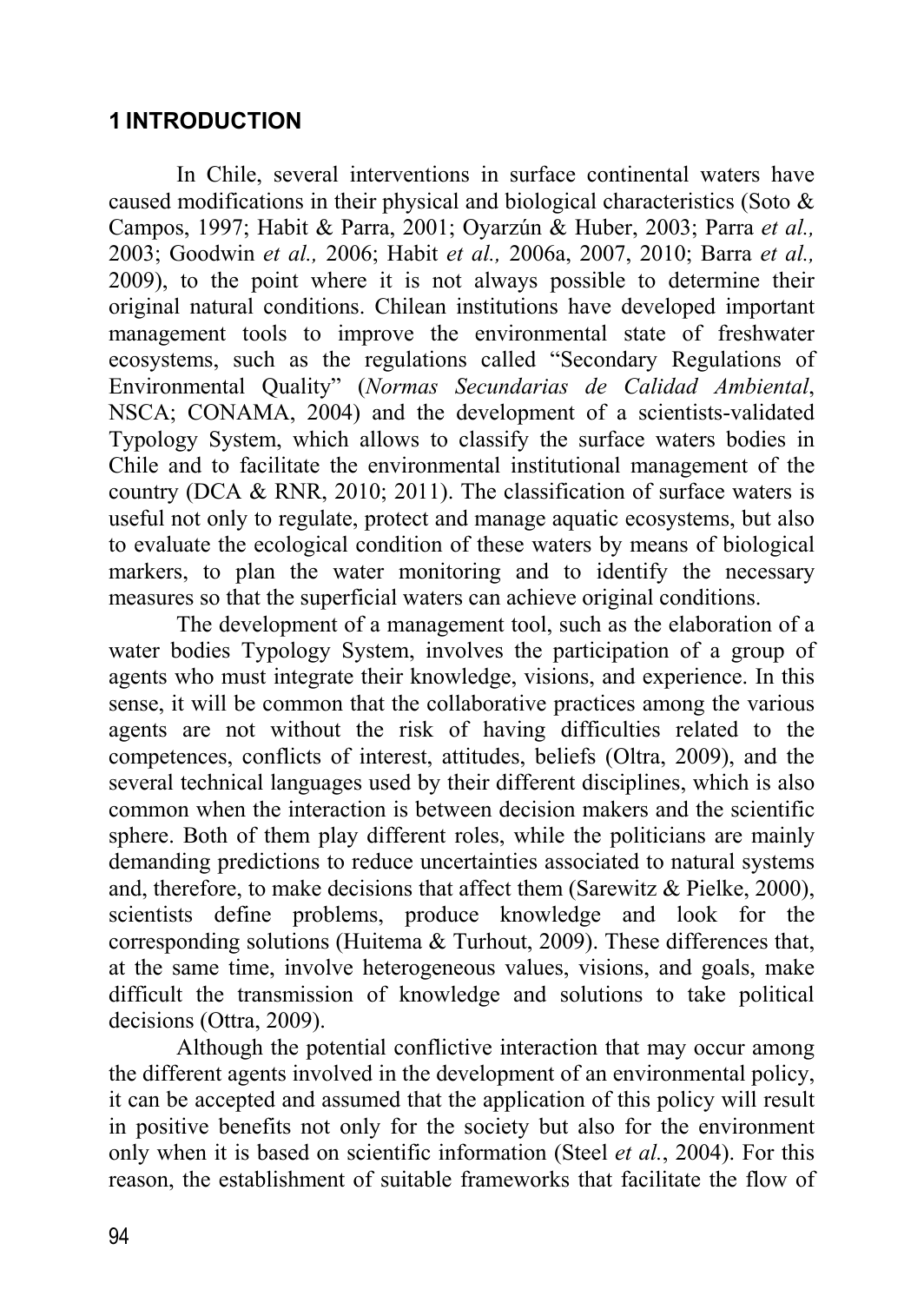information in a clear manner among the different political and scientific agents (Hoppe 2010) is essential so that public decisions can be socially and environmentally efficient.

In this context, this article describes the process of the development of the first Typology System of rivers and lakes for Chile, which combines both scientific and politic criteria, and highlights the interaction between the different actors involved on it, and the tools and methods used to elaborate the Typology System. It is specially mentioned the participative processes and discussions in which all the agents involved were present, all of which resulted in the creation of a valid product from a scientific point of view which is applicable to the necessities and restrictions of the environmental institutions of the country.

### **2 METHODOLOGY**

A typology of surface waters bodies can be generally elaborated from two approaches (Ferreól *et al.*, 2005): a) the top-down approach, in which water bodies are grouped depending on the environmental variables that characterize them (Verdonschot & Nijboer, 2004; Sánchez-Montoya *et al.*, 2007) and b) the bottom-up approach, in which the classification is made depending on the distribution of biological communities to subsequently create models using the environmental variables that characterize the rivers, parts of them, lakes, or any other water body susceptible of classification. Therefore, this methodology uses environmental variables as well as taxonomic information (Heino *et al.*, 2003; Lorenz *et al.*, 2004). In general, the typologies generated using topdown approaches have been adjusted or corrected by means of the use of bottom-up methodologies (Böhmer *et al.*, 2004; Hering *et al.*, 2004; Lorenz *et al.*, 2004).

In this case, the Typology System developed for lakes and rivers was generated following an *a priori* and a top-down methodology. This decision was supported mainly due to the lack of documented information about fresh water biodiversity and the ecological processes that characterize Chilean rivers and lakes (Hauenstein, 2006; Jara *et al.*, 2006; Ortiz & Díaz-Paéz, 2006; Rivera, 2006; Villalobos, 2006). Therefore, this information, which is essential to elaborate classification systems, was supplied by expert knowledge using a top-down approach. The premise of the Typology System consisted in that the number of types needs to be as big as necessary and as small as it can possibly be. For this approach, the process of generate a Typology System applicable to a national level had two phases: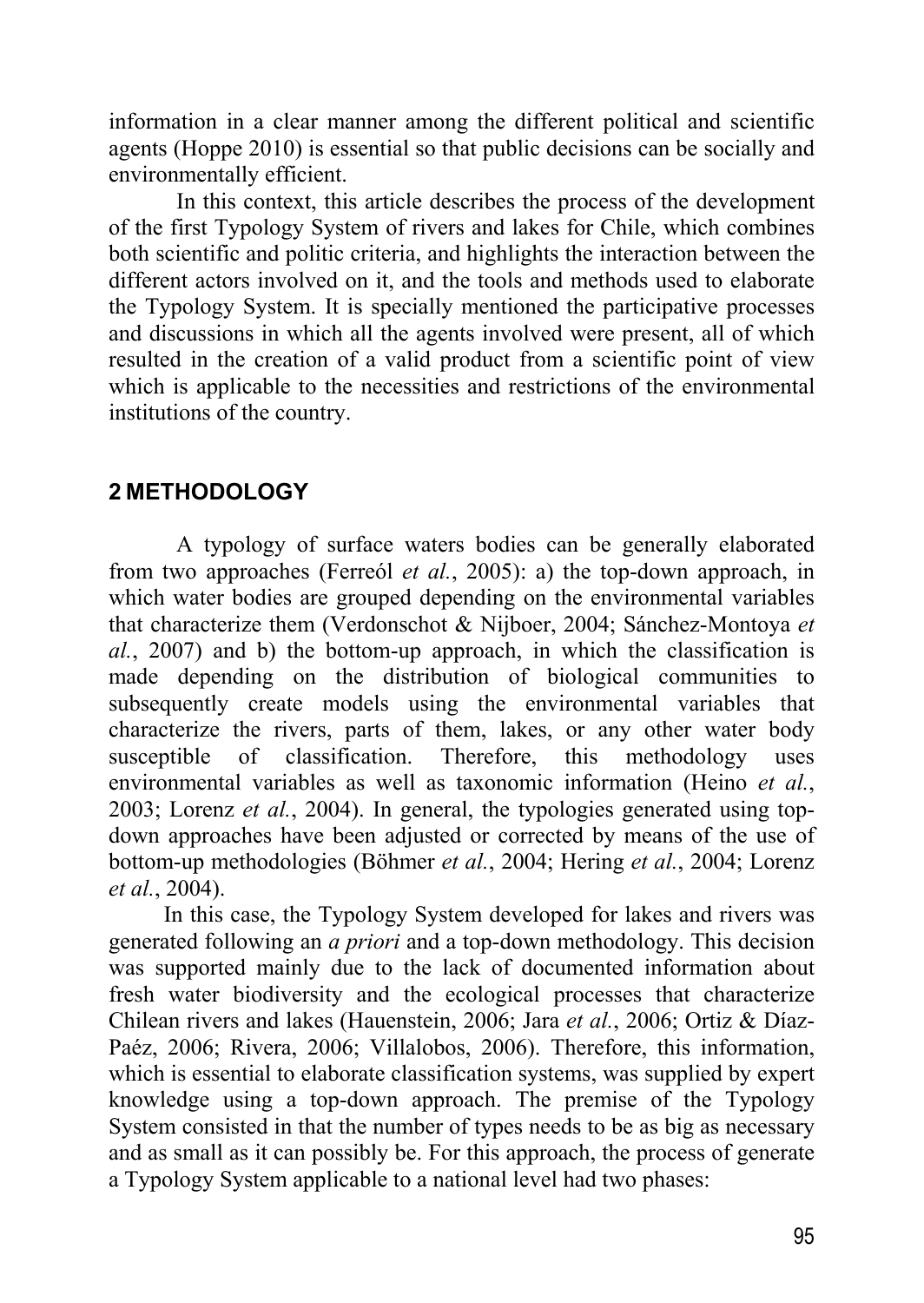# *2.1 Stage 1: Creation of a Typology System*

A proposal of a series of classification criteria for water bodies with their corresponding classes, that could be evaluated by experts in biocenosis in the country, was elaborated. These criteria and classes were selected taking into account the Annex II from the Water Framework Directive (WFD) of the European Parliament (WFD 2000), which was used as a reference to define this system. An ecorregión proposal was also development based on scientific literature. The criteria and ranges proposed by the WFD were modified based on a revision of scientific literature in order to make a first adjustment of this system to the Chilean geographic reality. The selected criteria were analyzed, discussed, and modified in a first focus group in which participated the consultant team, fresh water ecosystem experts and decision-makers linked to the water resources management. The result of this dialogue was a second proposal of criteria and ranges that were analyzed in a second focus group from which a first approach to this Typology System was defined. The next table shows the institutions that participated in these focus groups.

|                           | First focus group                                                                                                                                                                                                                                                                                                                                                                                                                                                                                                                                                                                                                                                  | Second focus group                                                                                                                                                                                                                                                                                                                                                                                                                                                                                                                  |  |
|---------------------------|--------------------------------------------------------------------------------------------------------------------------------------------------------------------------------------------------------------------------------------------------------------------------------------------------------------------------------------------------------------------------------------------------------------------------------------------------------------------------------------------------------------------------------------------------------------------------------------------------------------------------------------------------------------------|-------------------------------------------------------------------------------------------------------------------------------------------------------------------------------------------------------------------------------------------------------------------------------------------------------------------------------------------------------------------------------------------------------------------------------------------------------------------------------------------------------------------------------------|--|
| Number of<br>participants | 26                                                                                                                                                                                                                                                                                                                                                                                                                                                                                                                                                                                                                                                                 | 22                                                                                                                                                                                                                                                                                                                                                                                                                                                                                                                                  |  |
| Institutions              | National Comitee of Environment,<br>current Ministry of Environment<br>(Comisión Nacional del Medio<br>Ambiente, Ministerio del Medio<br>Ambiente), Water General<br>Managment (Dirección General de<br>Aguas), Centre of Applied Ecology<br>(Centro de Ecología Aplicada),<br>National Centre of Environment<br>(Centro Nacional del Medio<br>Ambiente), National Museum of<br>Natural History (Museo de Historia<br>Natural), Southern University of Chile<br>(Universidad Austral de Chile),<br>University of Chile (Universidad de<br>Chile), Metropolitan University of<br>Educational Sciences (Universidad<br>Metropolitana de Ciencias de la<br>Educación) | National Comitee of Environment,<br>current Ministry of Environment<br>(Comisión Nacional del Medio<br>Ambiente, Ministerio del Medio<br>Ambiente), Water General<br>Managment (Dirección General<br>de Aguas), Southern University of<br>Chile (Universidad Austral de<br>Chile), University of Chile<br>(Universidad de<br>Chile),<br>Metropolitan University of<br>Educational<br>Sciences<br>(Universidad Metropolitana de<br>Ciencias de la Educación),<br>Umweltburo Essen (Germany),<br>GTZ, Universidad del Mar, Eco<br>Hyd |  |

**Table 1. Summary of participants in the focus group.** 

Source: Own elaboration.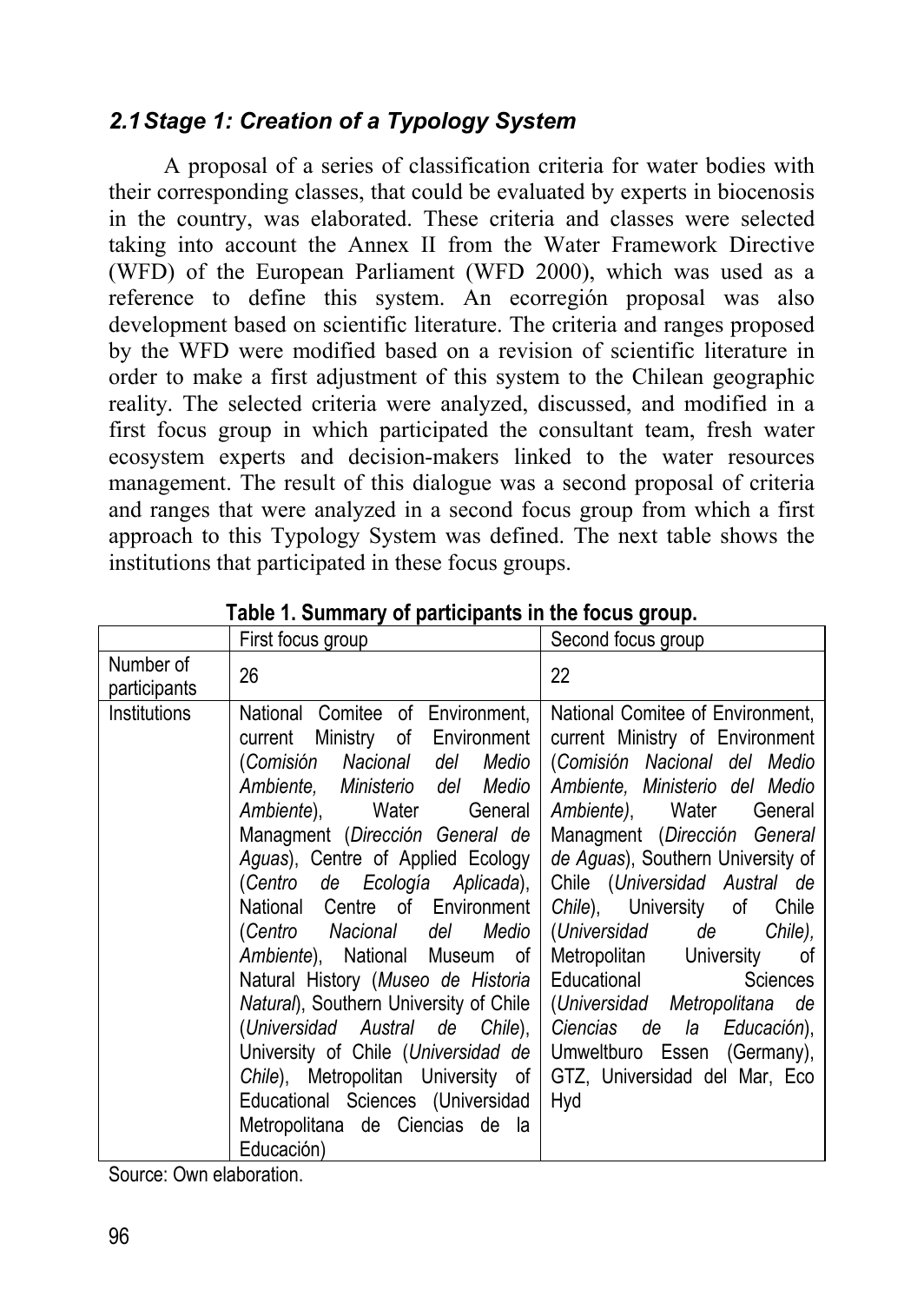To gather the opinions of the parts involved in each focus group, it was carried out an exposition of the initial proposals to work with to subsequently make key questions to the participants. These questions were recorded on tape and registered in paper. The discussion was moderated by the project manager, who was neutral in all the interventions and avoid influencing the participants. In this way, there was a dialogue that allowed producing a proposal regarding a Typology System based on the expert's criteria and agreed by the potential users.

# *2.2 Stage 2: Validation of the Typology System*

Once defined the Typology System, a validation process was carried out by means of semi-structured interviews (Hernández *et al.,* 2006) and participative maps. Both methodological tools were applied to fresh water experts depending on their experience in different areas of the country.

The semi-structured interviews (Hernández *et al.*, 2006) are qualitative tools that allow gathering the interviewee perception by means of a dialogue with the interviewer about the dimensions that the interviewer wants to gather. In this case, three main dimensions were included in the interviews :

- a) The relevance of the criteria ranges used to create the Typology System.
- b) The logic and basis to redefine the criteria ranges depending on local characteristics.
- c) The adjustment of the ecoregion boundaries:

On the other hand, participative maps are methodological resources that allow gathering the spatial component of knowledge and are normally used to help the members of a community to visually illustrate how they perceive their territory (Rodríguez, n.d.). This tool allows defining differentiated spatial units that are part of the expert comprehension of the territory that he deals with. At the same time, this allows elaborating plans or processes of zoning (Rambaldi *et al.*, 2006).

Each interviewee was asked to identify, in a paper map of the ecoregion they are most familiar with, if the application of the Typology System reflected - or not - the spatial distribution of the biocenosis, encouraging them to draw the distribution that he/she recognizes in the territory. Thus, it was expected to reflect the expert knowledge in its spatial dimension, which in turn has a later cartographic expression.

The total number of potential experts in aquatic ecosystems to be interviewed was chosen taking into account the number of their international and national scientific publications about Chilean freshwater ecosystems.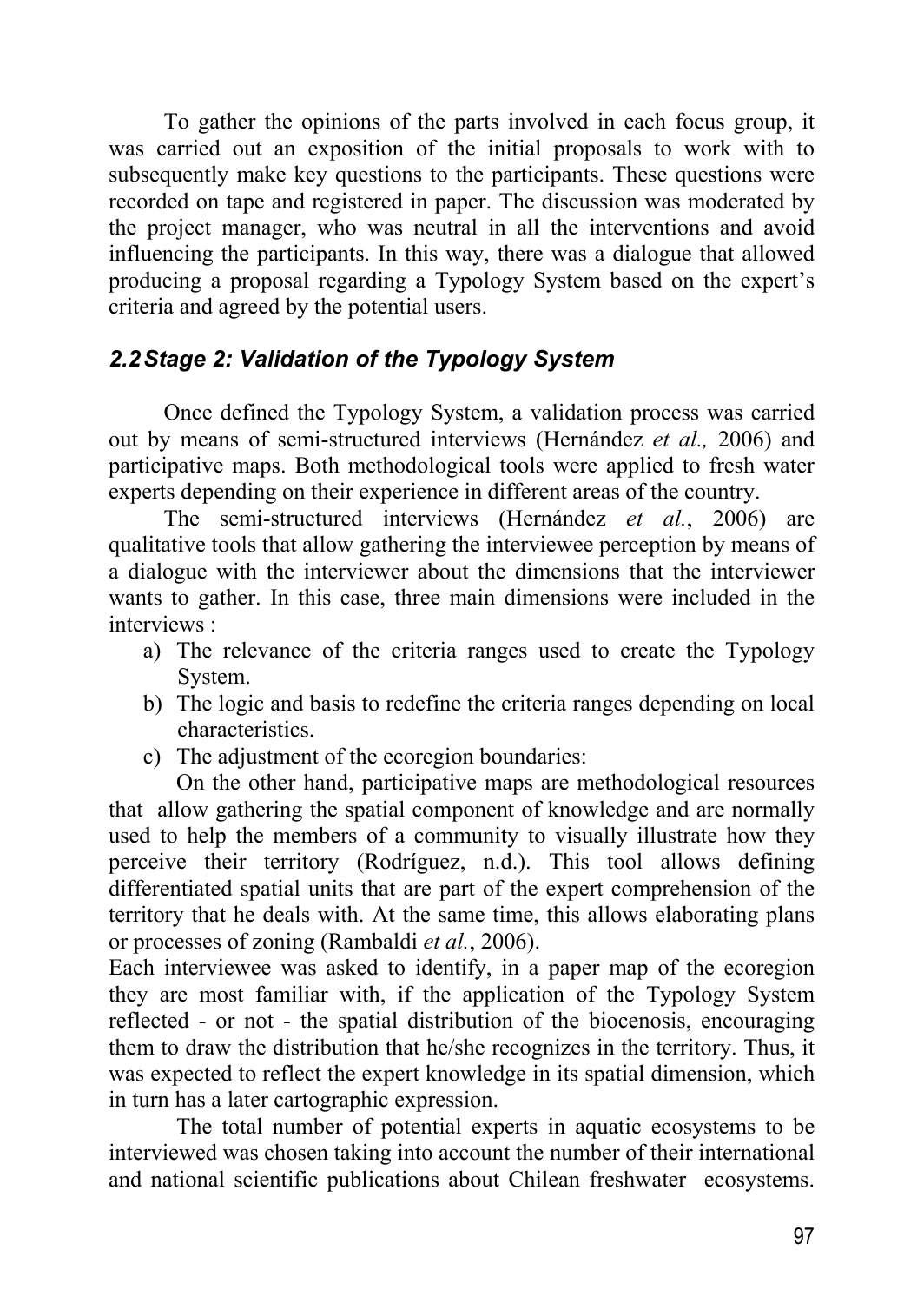From this potential group, some experts (12) were selected and interviewed,. The selection was done considering their time availability, and focusing on those who had a larger number of publications. The experts were differentiated following the criteria of expertise in specific regions and the surface water bodies categories (lakes or rivers) which they have more knowledge about. Most of them had experience in more than one water body type and more than one ecorregión. This information is detailed in Table 2.

|                         | Surface<br>water<br>categories |       | <b>Country Areas</b>       |              |               |                                  |
|-------------------------|--------------------------------|-------|----------------------------|--------------|---------------|----------------------------------|
| Interviewe              | <b>Rivers</b>                  | Lakes | High<br>Plateau<br>Atacama | Andes<br>and | Mediterranean | Valdivian Lakes<br>and Patagonia |
| 1.1                     | X                              | X     | x                          |              |               |                                  |
| 1.2                     |                                | X     |                            |              |               | χ                                |
| 1.3                     |                                | X     |                            |              |               | Χ                                |
| 1.4                     | X                              |       |                            |              | X             | Χ                                |
| 1.5                     | X                              |       |                            |              |               | Χ                                |
| I.6                     |                                | X     | X                          |              |               |                                  |
| l.7                     | X                              |       | X                          |              |               |                                  |
| 1.8                     |                                | X     | χ                          |              | X             |                                  |
| 1.9                     | X                              | X     | X                          |              | X             |                                  |
| 1.10                    | X                              | X     |                            |              | X             |                                  |
| 1.11                    | X                              | X     |                            |              | X             | Χ                                |
| 1.12                    |                                | X     |                            |              | X             | Χ                                |
| <b>Total Interviews</b> |                                | 5     |                            | 6            | 6             |                                  |
| Total country areas     |                                |       | 7                          |              | 10            | 12                               |
| Interviews %            |                                | 71.4% |                            | 60.0%        | 58.3%         |                                  |

**Table 2. Experts interviewed to validate System Typology. They appear in order of interviewing** 

Source: Own elaboration.

The application of both tools required the participation of two professionals to avoid biased conclusions and to facilitate the gathering of necessary information from each interview. The interviews and interactive maps were conducted by a biologist, who represented a valid interlocutor to guide the interviews, accompanied by one of the co-researchers of the team to help in the generation of the interactive maps.

For the analysis of the interviews, the method known as content analysis was used. This is defined as a technique to study and analyze communication, searching for the systematization and objectivity of that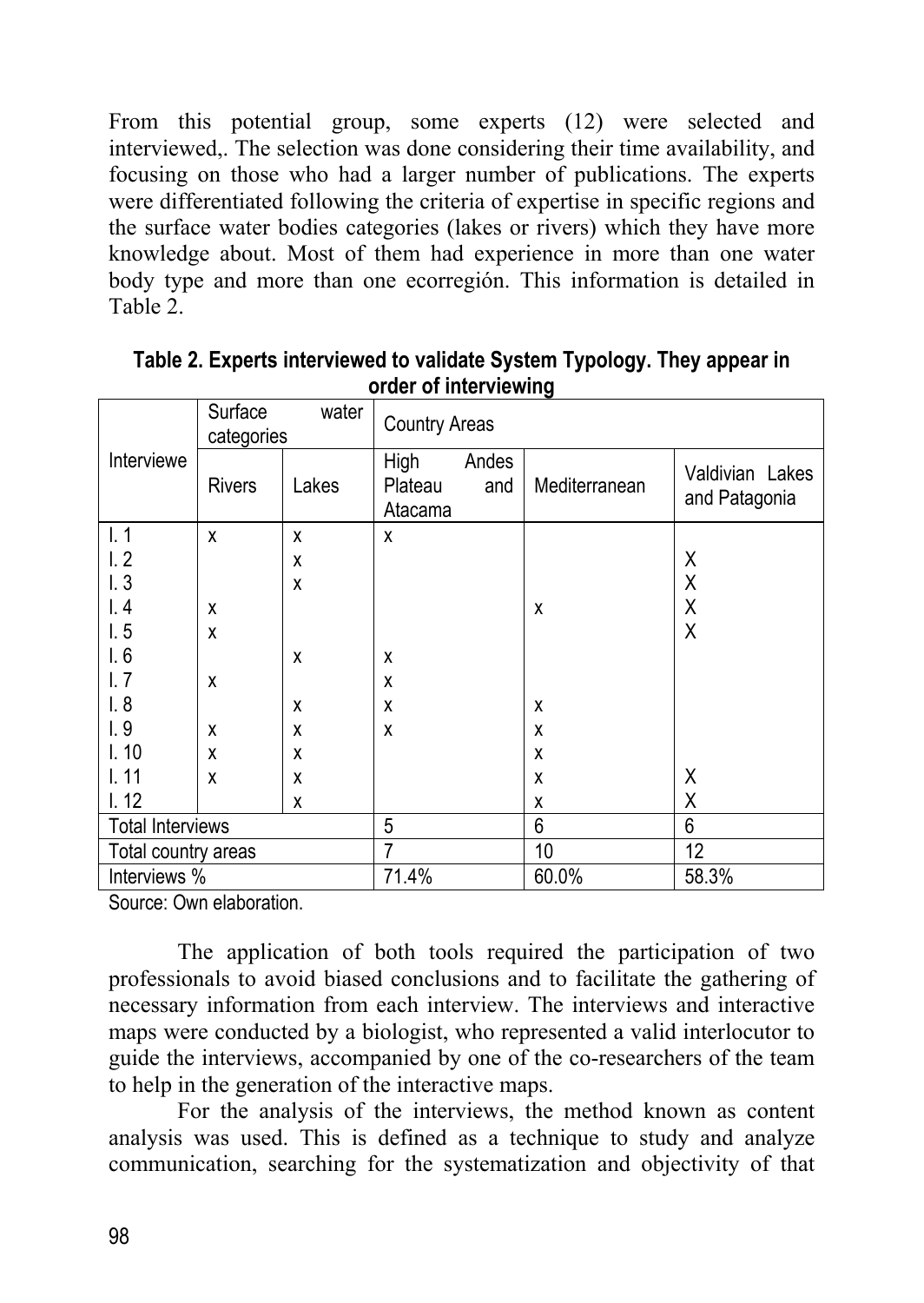which is communicated (Krippendorff, 1990). This technique allows analyzing any form of human communication, especially the one emitted by particular subjects (Hernández *et al.,* 2006).

Finally, in order to integrate the knowledge gathered in the Typology System with the concrete needs of the decision makers, a working group was created, which included international experts in water bodies classification, members of public institutions as representatives of the Environment Ministry of Chile and the Water General Management and experts in freshwater ecosystems. In this instance, the proposed system was contrasted with the possibility of putting it in action according to the availability of information and the institution's objectives, considering as mandatory the considerations gathered by the experts through the interviews, allowing consolidating a Typology System validated both at a scientific and institutional level.

To complement the feedback from the scientific experts, the results of this system were presented in three instances considered as spaces for scientific discussion and validation:

- VII Congress of the Chilean Limnology Society, October 2010.
- Scientific Conference organized by the EULA of Universidad de Concepción.
- Seminar "River's and lake's Typology and Biological Indicators", specially organized for the spreading and socialization of this tool, and in which experts in limnology at a national level were summoned.

# **3 RESULTS AND DISCUSSION**

The result of the processes of participation and discussion between the working team, professionals in charge of generating policies, and fresh water ecosystems experts during the two stages of the project, lead to the generation of a Typology System for rivers and lakes formed by means of a consensual work between all the participating sectors.

# *3.1 Stage 1: generation of a Typology System*

**First focus group:** The neutrality character maintained by the project director was successful in inducing an unbiased dialogue. According to the concrete results, there was consensus on reevaluating the variables used and on decreasing the number of proposed ecoregions. Criticisms and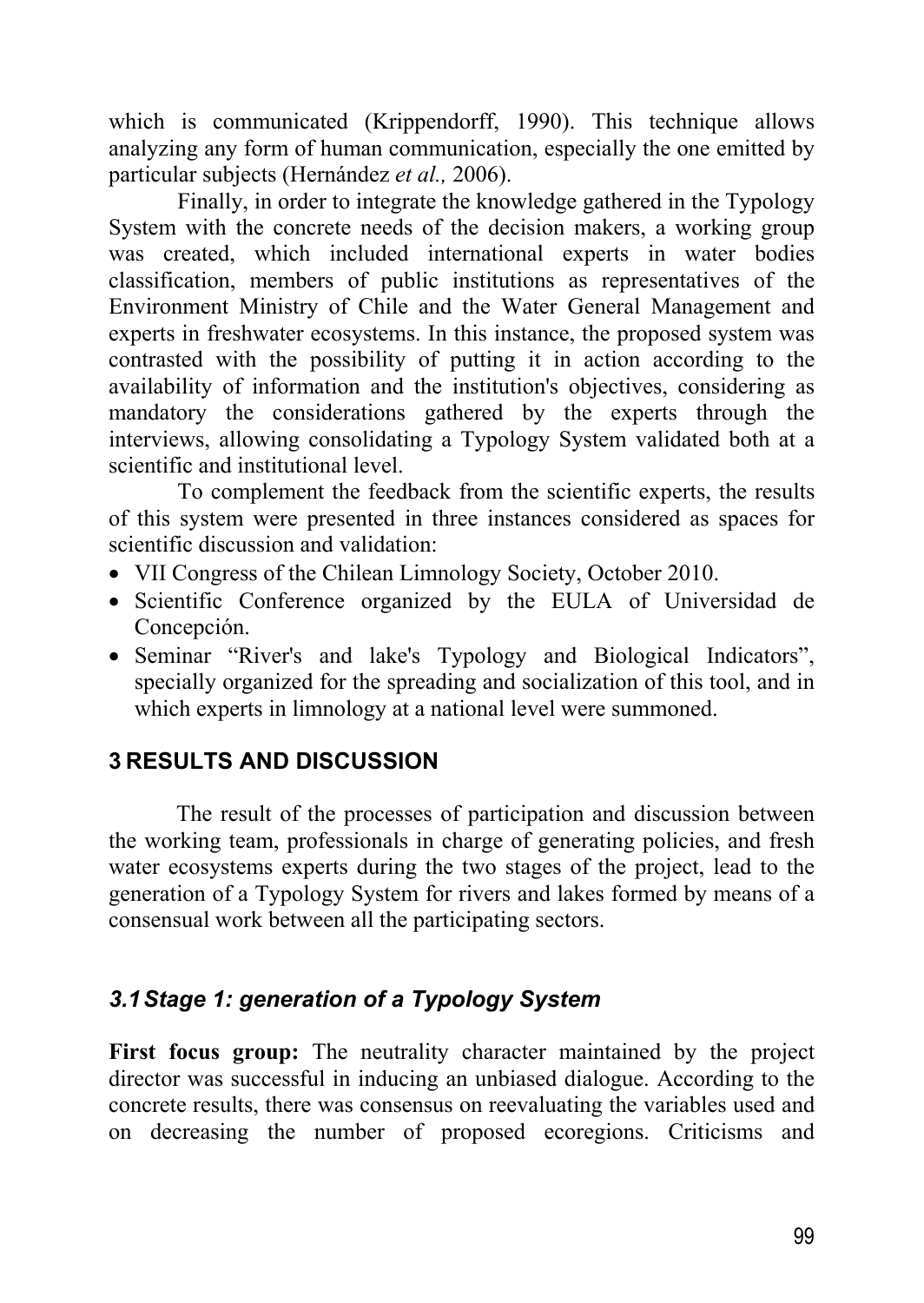recommendations to the proposal are shared, thus, integrated as a base for the improvement of the product.

The discussion of the classification criteria with their corresponding classes puts on the table the first discrepancies among the different individuals of how approaching the problem. Whereas for decision-making professionals the criteria and classes must be homogeneous for the whole country, for experts they have to represent the high climate and natural diversity of the country, opinion that rejected, in part, the assumption of having homogeneous criteria and classes. Scientific thoroughness is understood in order to explain the reality of the country; however, decision makers require a simple system that has to be economically applicable. On the other hand, it was insisted not to counterpart the WFD methodology, which establishes unique criteria and classes for the whole country. Finally, it was agreed to select criteria and classes that explain as much variability within the territory as possible. In this respect, and due to the lack of information, it is decided that classes must be based on the empirical experience of the different experts.

**Second Focus Group:** Taking into account all the criticisms and suggestions made by the experts and professionals assisting to the first focus group, a second proposal of ecoregions and classification criteria is proposed. For the first time, the proposal receives recommendations from European Union experts about classifications of water bodies. Due to the latter, it was assumed that the new products are better adjusted to the characteristics of a Typology System generated from the WFD guidelines. The absence of major conflicts during the group work with the international team, explains why there was relative clarity respect to the objectives of Typology System and to the chosen methodology.

This time, the discussion was not focused on the benefit of applying a methodology created for a different reality to the Chilean one, but it was focused on the appropriateness of selected criteria of classification. The latter was understood as a validation of the proposal, in methodological terms, by the experts.

The final product of this stage was the creation of a Typology System for rivers and lakes (see Table 3), system that includes a group of five ecoregions and a battery of five criteria of classification with their corresponding classes, both for rivers and lakes. This preliminary Typology System achieved to combine scientific with political criteria, however, the fact that this was not submitted to a consulting expert process at a subnational level, it was not considered as validated by the national scientific community.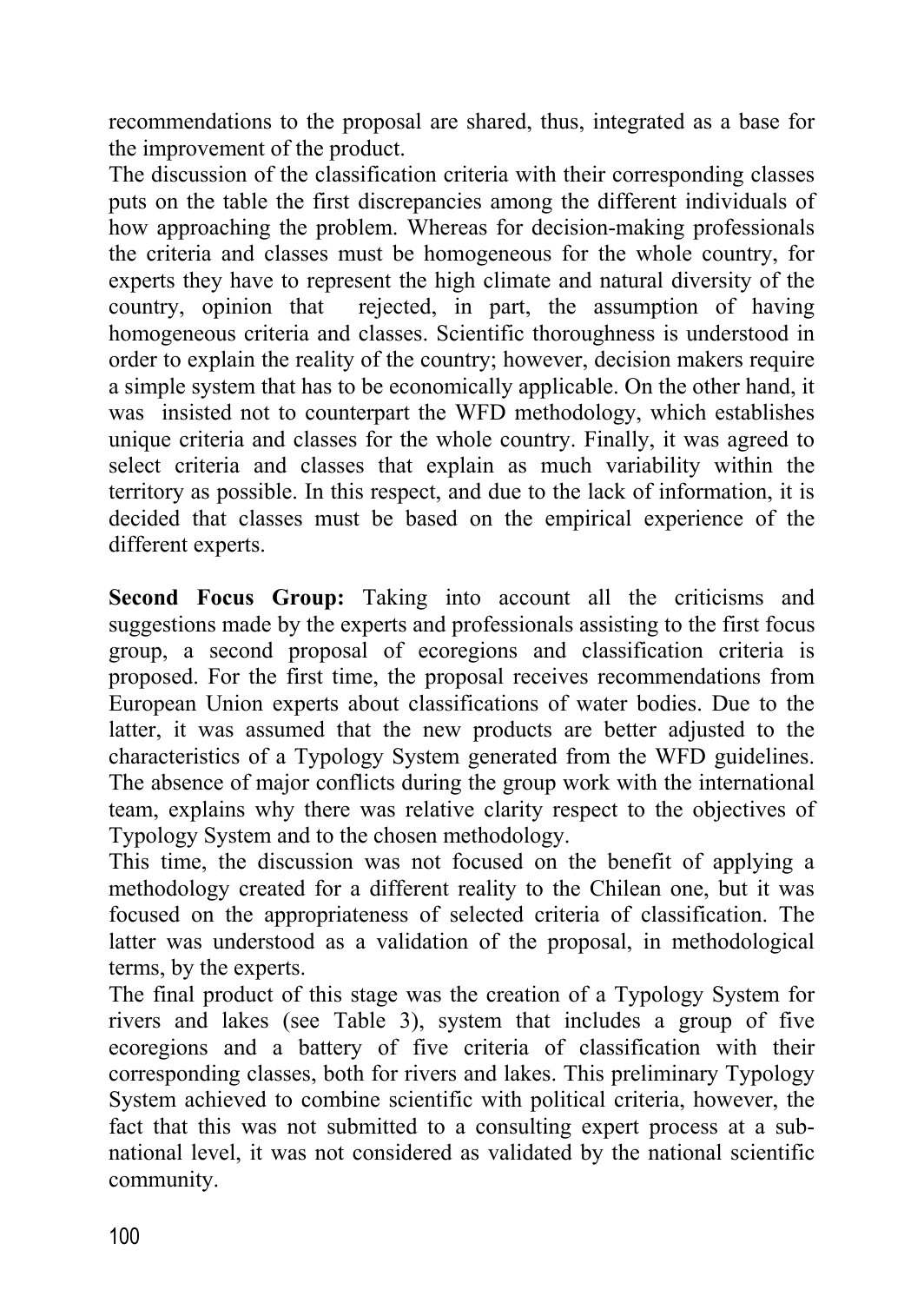#### *3.2 Stage 2: Validation of the Typology Systems for rivers and lakes*

Twelve experts were finally interviewed. This process proved good willingness by each interviewee to get involved in the whole process, except for some reluctance, whose causes shown during each interview. Respect to the latter, and despite that the expert knowledge obtained during the first stage was included in the final results of the System, it can be highlighted that according to the interviewee's opinion, they were not included in a formal way. In this manner, it can be discussed the possibility of including, at a third stage, the Chilean Society of Limnology as an expert organism to assist the final Typology of this project, separating the typology of rivers from the one of lakes.

In this stage, doubt about the applicability of this tool still remained. This type of circumstance is common in the processes in which the active involvement of different performers (i.e. politicians and scientists) are involved, and these agents can be faced with conflicts that are explained mainly by limited visions to tackle and solve a problem (Huitema & Turnhout, 2009; Oltra 2009). Regarding this conflict, each expert has evidenced their methodological differences, which are subject to the amount of knowledge that they have on the ecological systems and the geographic area in which they work. So it was not surprising that experts tackled the typology from a bottom-up perspective, which contravenes the top-down perspective supported in this proposal of Typology.

Alternatively, whenever this Typology System was presented, it was expressed the need for clarifying the objectives that the institutions want to achieve with this Typology System, since the level of accuracy and adjustment that it should have depended on the objectives aforementioned. Considering the type of management in which it will be applied, it is absolutely necessary to make this point clear.

From this phase of validation and socialization that was characterized by the high level of interaction among scientists specialized in freshwater biological systems, public administration professionals, and the consulting team, it was obtained an Typology System improved in comparison with the one obtained in Stage 1 and pertinent to the national current situation, that has five fresh water ecoregions, and a set of five criteria with their respective classes for rivers and lakes (see Table 3). The validity of the Typology Systems strengthens the idea that this tool can become the reference frame for the conservation of water resources if it's properly developed. However, it is worth mentioning that the practical validation of this tool is subject to a third stage in which there are two key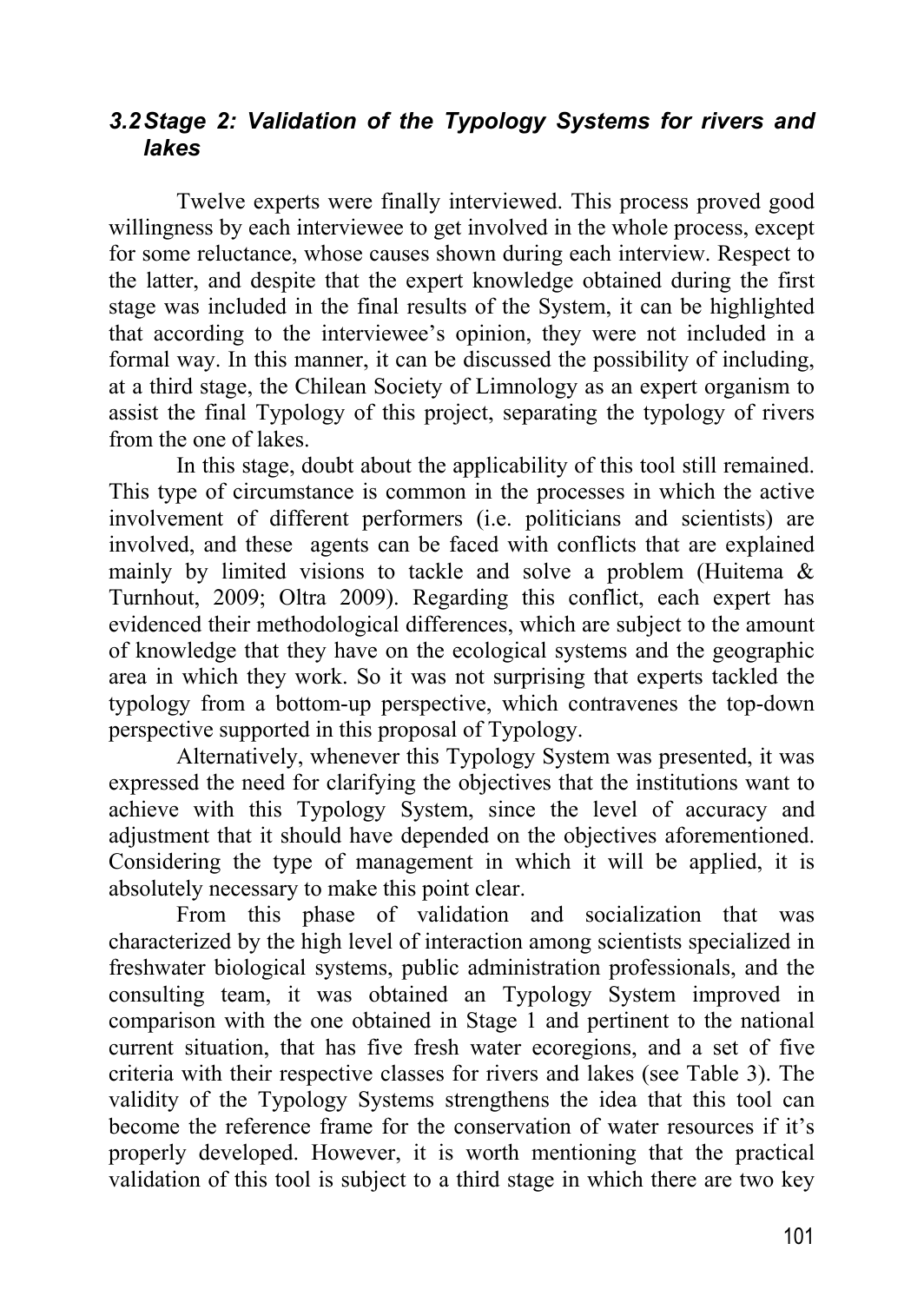elements to consider: first, the will to summon the biology experts as active members in the implementation and validation of the Typology in the field; and second, the objective of developing maps using criteria that still do not have spatial expression.

#### **Table 3. Criteria and clases of Chilean surface water bodies Typology System. Criteria and classes (A): determined at the end of Stage 1. Criteria and classes (B): determined at the end of Stage 2**

| Criteria                | Class                   | Criteria (B)        | Class                       |  |  |  |
|-------------------------|-------------------------|---------------------|-----------------------------|--|--|--|
| (A)                     | (A)                     |                     | (B)                         |  |  |  |
| <b>Rivers and Lakes</b> |                         |                     |                             |  |  |  |
| Altitude                | Class 1: Low (< 500)    | Altitude            | Class 1: Very low (< 100)   |  |  |  |
| (m.a.s.l.)              | Class 2: Middle Low     | (m.a.s.l.)          | Class 2: Low (100 to 800)   |  |  |  |
|                         | $(500 - 1000)$          |                     | Class 3: Middle High (800 - |  |  |  |
|                         | Class 3: Middle High    |                     | 1500)                       |  |  |  |
|                         | $(1000 - 2500)$         |                     | Class 4: High               |  |  |  |
|                         | Class 4: High (> 2500)  |                     | $(1500 - 3500)$             |  |  |  |
|                         |                         |                     | Class 4: Very               |  |  |  |
|                         |                         |                     | high $(> 3500)$             |  |  |  |
| Electric                | Class 1: Low            | Geology             | Class 1: Siliceous / high   |  |  |  |
| conductivity            | Class 2: Middle         |                     | mineral content             |  |  |  |
|                         | Class 3: High           |                     | Class 2: Siliceous / low    |  |  |  |
|                         | Class 4: Very High      |                     | mineral content             |  |  |  |
|                         |                         |                     | Class 3: Calcareous / high  |  |  |  |
|                         |                         |                     | mineral content             |  |  |  |
|                         |                         |                     | Class 4: Calcareous / low   |  |  |  |
|                         |                         |                     | mineral content             |  |  |  |
| <b>Only Rivers</b>      |                         |                     |                             |  |  |  |
| Slope (%)               | Class 1: Low $(< 2)$    | Slope (%)           | Class 1: Low $(< 2)$        |  |  |  |
|                         | Class 2: Middle (2 - 4) |                     | Class 2: Middle (2 - 4)     |  |  |  |
|                         | Class $3:$ High $(>4)$  |                     | Class 3: High (>            |  |  |  |
|                         |                         |                     | 4)                          |  |  |  |
| Substrate               | Class 1: Silt           | Substrate           | Class 1: Silt               |  |  |  |
|                         | Class 2: Sand           |                     | Class 2: Sand               |  |  |  |
|                         | Class 3: Gravel         |                     | Class 3: Gravel             |  |  |  |
|                         | Class 4: Stone          |                     | Class 4: Stone              |  |  |  |
| Discharge               | Class 1: Low (< 10)     | Discharge           | Class $1: 5$                |  |  |  |
| (m <sup>3</sup> /s)     | Class 2: Middle (10 -   | (m <sup>3</sup> /s) | Class 2: 5 - 50             |  |  |  |
|                         | 200)                    |                     | Class 3: 50 -               |  |  |  |
|                         | Class 3: High (> 200)   |                     | 200                         |  |  |  |
|                         |                         |                     | Class 4: > 200              |  |  |  |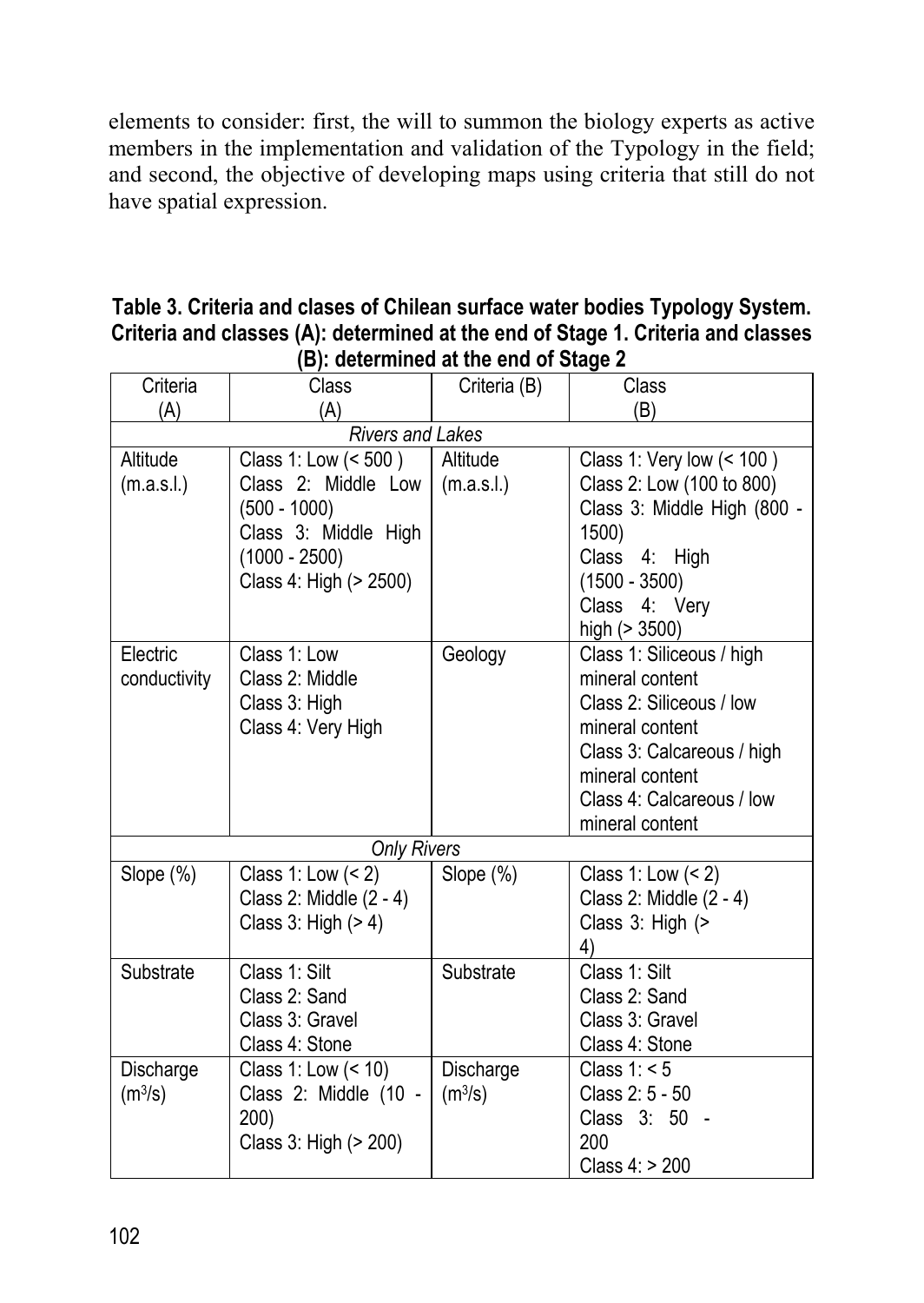| Only Lakes                |                        |                           |                              |  |  |
|---------------------------|------------------------|---------------------------|------------------------------|--|--|
| Lake<br>size              | Class 1: Very Small (< | Lake<br>size              | Class 1: Very Small $($ < 1) |  |  |
| (area) (km <sup>2</sup> ) | 1 $km2$ )              | (area) (km <sup>2</sup> ) | Class 2: Small (1 - 10)      |  |  |
|                           | Class 2: Small (1 a 10 |                           | Class 3: Middle (10 - 100)   |  |  |
|                           | km <sup>2</sup>        |                           | Class 3: Large               |  |  |
|                           | Class 3: Middle (10-   |                           | (> 100)                      |  |  |
|                           | 100 km <sup>2</sup> )  |                           |                              |  |  |
|                           | Class 3: Large (> 100  |                           |                              |  |  |
|                           | km <sup>2</sup>        |                           |                              |  |  |
| Depth $(m)$               | Class $1: < 10$        | Depth (m)                 | Class $1: < 10$              |  |  |
|                           | Class 2: 10 - 50       |                           | Class 2: 10 - 50             |  |  |
|                           | Class $3:$ > 50        |                           | Class $3:$ > 50              |  |  |
| Mix regime                | Class 1: Amictic       | Mix<br>regime             | Class 1: Amictic             |  |  |
| and water                 | Class 2: Polimictic    | water<br>and              | Class 2: Polimictic          |  |  |
| stratification            | Class 3: Monomíctic    | stratification            | Class 3: Monomictic          |  |  |
|                           | Class 4: Meromíctic**  |                           | <b>Class</b><br>4:           |  |  |
|                           |                        |                           | Meromictic**                 |  |  |

Source: Own elaboration. Mix regime and water stratification classes based on expert criteria and scientific literature (Campos, 1984; Soto, 2002; Parra *et al*., 2003; Villalobos *et al*., 2003; Márquez-García *et al*., 2009) \*\*Particular class: Incomplete water circulation is incomplete due to non-termic salinity gradient. Substrate, discharge, depth and mix regime, and water stratification are criteria without cartography.

Although the main objective of our research was the achievement of the first Typology System for rivers and lakes, the successful dialogue between the academic sphere represented by scientists, and the public sector represented by decision makers, became one of the most relevant results in this process. This setting, which was favored by the environmental institutions, was brought about by recognizing that the participation of scientists is an element that increases the quality of the decision-making process (Functowicz & Ravetz, 1999). Alternatively, it seems that many of the participant researchers attributed positive elements to the collaboration among different parts, despite the conflicts that appeared during the process. Even though Oltra (2009) showed that the collaboration between scientists and politicians is a desirable yet complicated element, in this occasion, the positive attitude of the participants favored a stable environment of collaboration during the whole process, which made it possible to have a product that everybody agreed on and that they validated.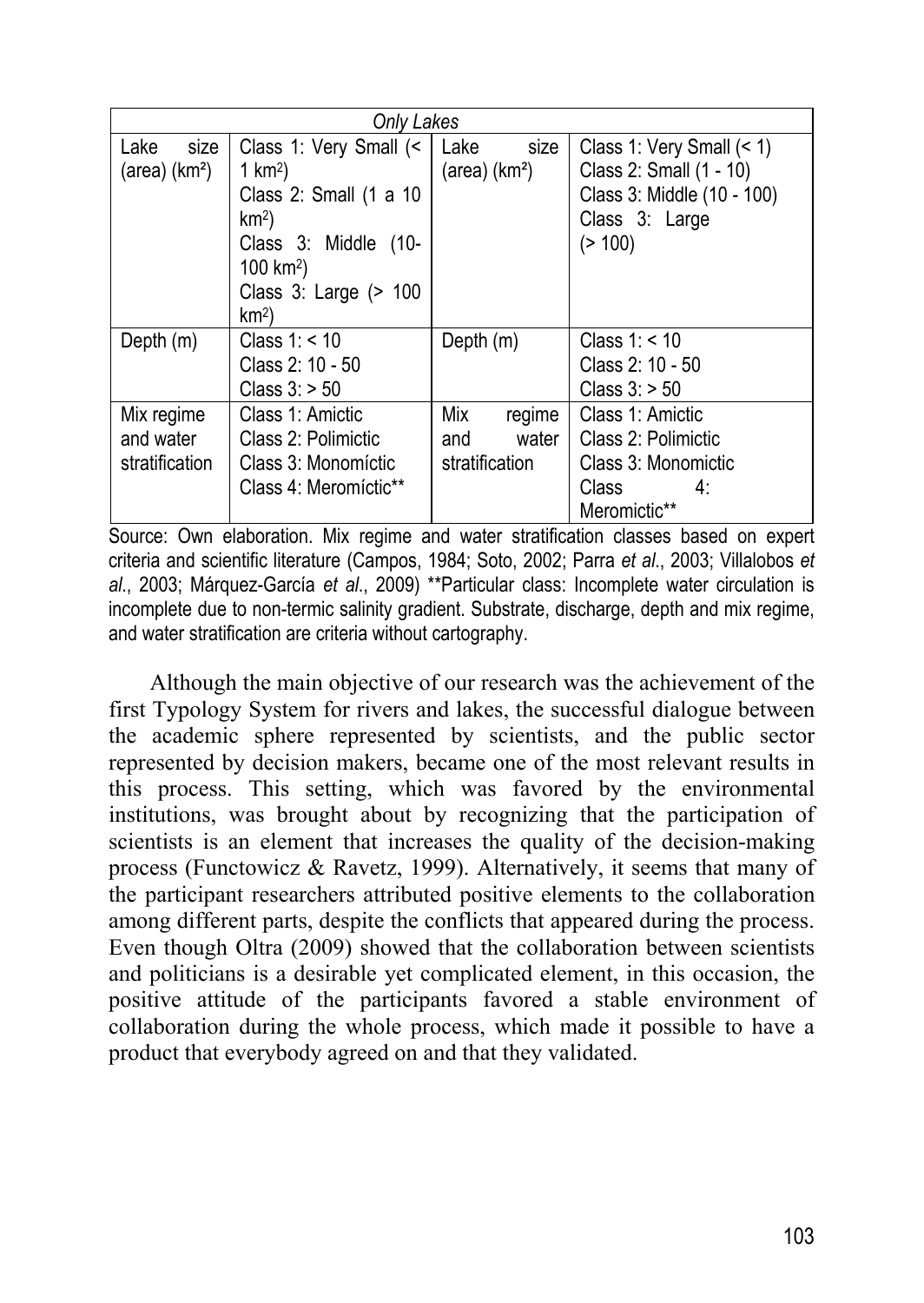### **4 CONCLUSIONS**

This project comes to an end with the creation of a Typology System of surface waters bodies for Chile that can be considered in tune with the state of the arts of the country's freshwater systems. In the process, communication between decision makers (in this case the Environmental Ministry) and the fresh water ecosystems expert, experimented an evolution since the beginnings when the disagreements related to the Typology's objective and in the sub-national scale required by the decision makers wasn't understood by the experts, until a final stage when the understanding of the objectives and the agreements about the relevance of having a Typology System showed the dialogue reached between the actors.

As a product of this dialogue, scientific data and expert knowledge was gathered and systematized, which, together with supporting the decisions that were made during the planning of the system's design, transformed into a valuable source of reference for future research on the field.

However, despite the experts who were consulted in this investigation agreed with the need of having a Typology of rivers and lakes for the country, they have also evidenced that the results that have been obtained so far are not enough and require more development. The process of dialogue have made of this need a shared goal between decision makers and experts, since they have come to understand each other point of view and have came to similar conclusions, strengthen the results reached in the development of this Typology System.

Communication between scientists and politicians is a relevant factor to the elaboration of more efficient and effective environmental policies, which should integrate not only management and economic issues, but also more technical aspects that can influence in the final success of any long term strategy. For this reason, registering successful experience in these matters, as well as stimulate the instance of communication between these actors, can contribute to reduce the gap between science and politics.

#### **REFERENCES**

Barra, R., R. Quiroz, K. Sáez, A. Araneda, R. Urrutia and P. Popp. 2009. Sources of polycyclic aromatic hydrocarbons (PAHs) in sediments of the Biobío River in south central Chile. Environmental Chemistry Letters, 7(2):133–139.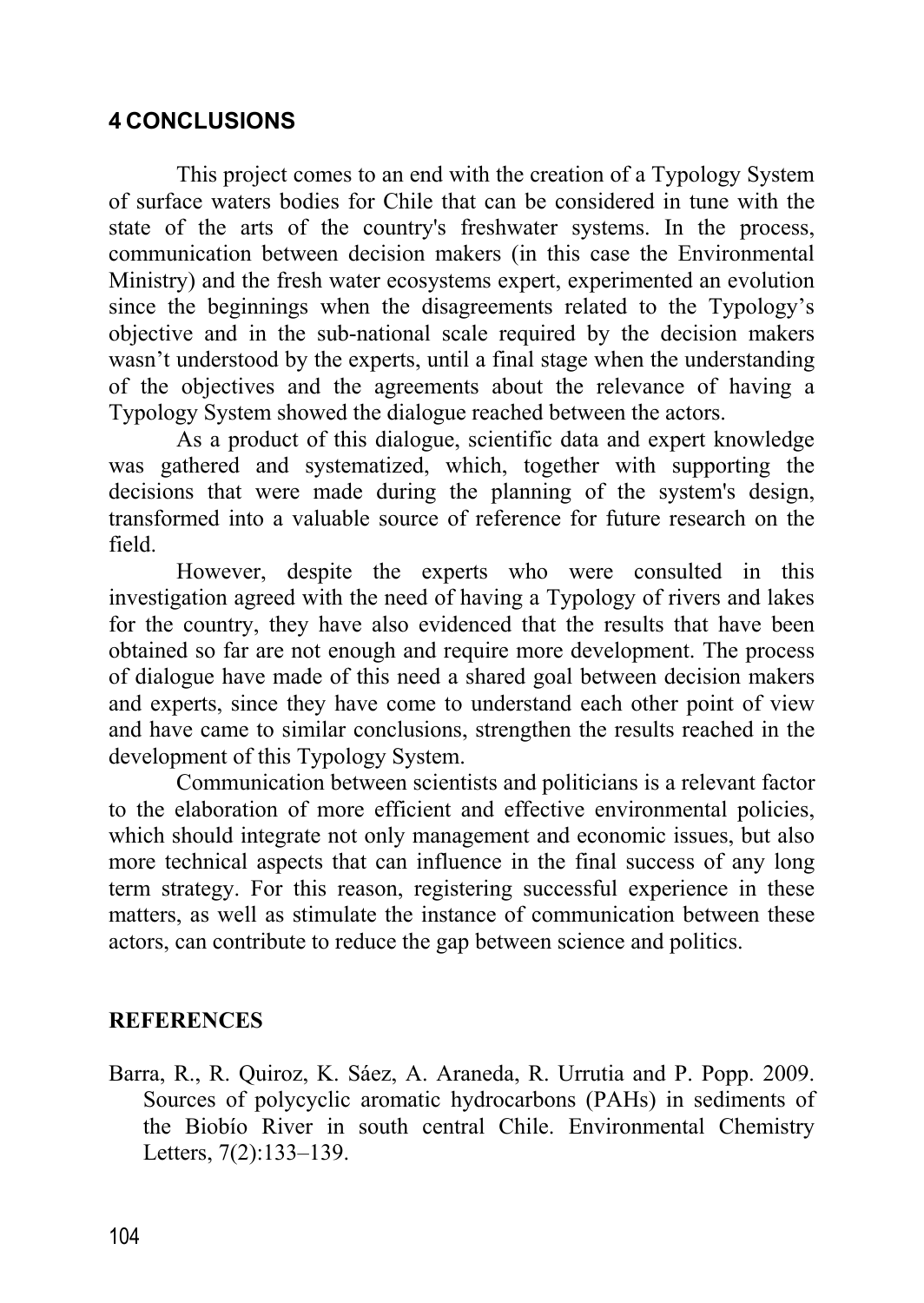- Blasco, T. y L. Otero. 2008. Técnicas cualitativas para la recogida de datos en investigación cualitativa: La entrevista (II). Disponible en: www.nureinvestigacion.es. Leído el 28 de Julio de 2010.
- Böhmer, J., C. Rawer-Jost, A. Zenker, C. Meier, C.K. Feld, R. Biss and D. Hering. 2004. Assessing streams in Germany with benthic invertebrates: development of a multimetric invertebrate based assessment system. Limnologica, 34(4):416-432.
- Comisión Nacional de Medio Ambiente, CONAMA. 2004. Guía para el desarrollo de Normas para la Protección de las Aguas Continentales Superficiales. Comisión Nacional del Medio Ambiente (CONAMA), Santiago. 23 pp.
- Departamento de Ciencias Ambientales y Recursos Naturales Renovables, DCA&RNR. 2010. Clasificación de Cuerpos de Agua. Informe Final. Comisión Nacional del Medio Ambiente. Santiago, Chile. 115 pp.
- Departamento de Ciencias Ambientales y Recursos Naturales Renovables, DCA&RNR. 2011. Definición de la Clasificación de Cuerpos de Agua. Informe Final. Ministerio del Medio Ambiente. Santiago, Chile. 69 pp.
- Ferreól, M., A. Dohet, H. Cauchie and L. Hoffmann. 2005. A top-down approach for the development of a stream typology based on abiotic variables. Hydrobiologia, 551(1):193–208.
- Funtowicz, S. and J. Ravetz. 1990. Uncertainity and quality in science for policy. Dordrecht: Kluwer. 229 pp.
- Goodwin, P., K. Jorde, C. Meier, and O. Parra. 2006. Minimizing environmental impacts of hydropower development: transferring lessons from past projects to a proposed strategy for Chile. Journal of Hydroinformatics, 8(4):253-270.
- Habit, E. y Parra, O. 2001. Impactos ambientales de los canales de riego sobre la fauna de peces. Ambiente y Desarrollo, 27(3):50-56.
- Habit, E., M. Belk and O. Parra. 2007. Response of the riverine fish community to the construction and operation of a diversion hydropower plant in central Chile. Aquatic Conservation: Marine and Freshwater Ecosystems, 17(1):37-49.
- Habit, E., M.C. Belk, R.C. Tuckfield and O. Parra. 2006a. Response of the fish community to human-induced changes in the Biobío River in Chile. Freshwater Biology, 51(1):1–11.
- Habit, E., B. Dyer e I. Vila. 2006b. Estado de conocimiento de los peces dulceacuícolas de Chile. Gayana, 70(1):100-112.
- Habit, E., P. Piedra, D. Ruzzante, S. Walde, M. Belk, V. Cussac, J. Gonzalez and N. Colin. 2010. Changes in the distribution of native fishes in response to introduced species and other anthropogenic effects. Global Ecology and Biogeography, 19(5):697-710.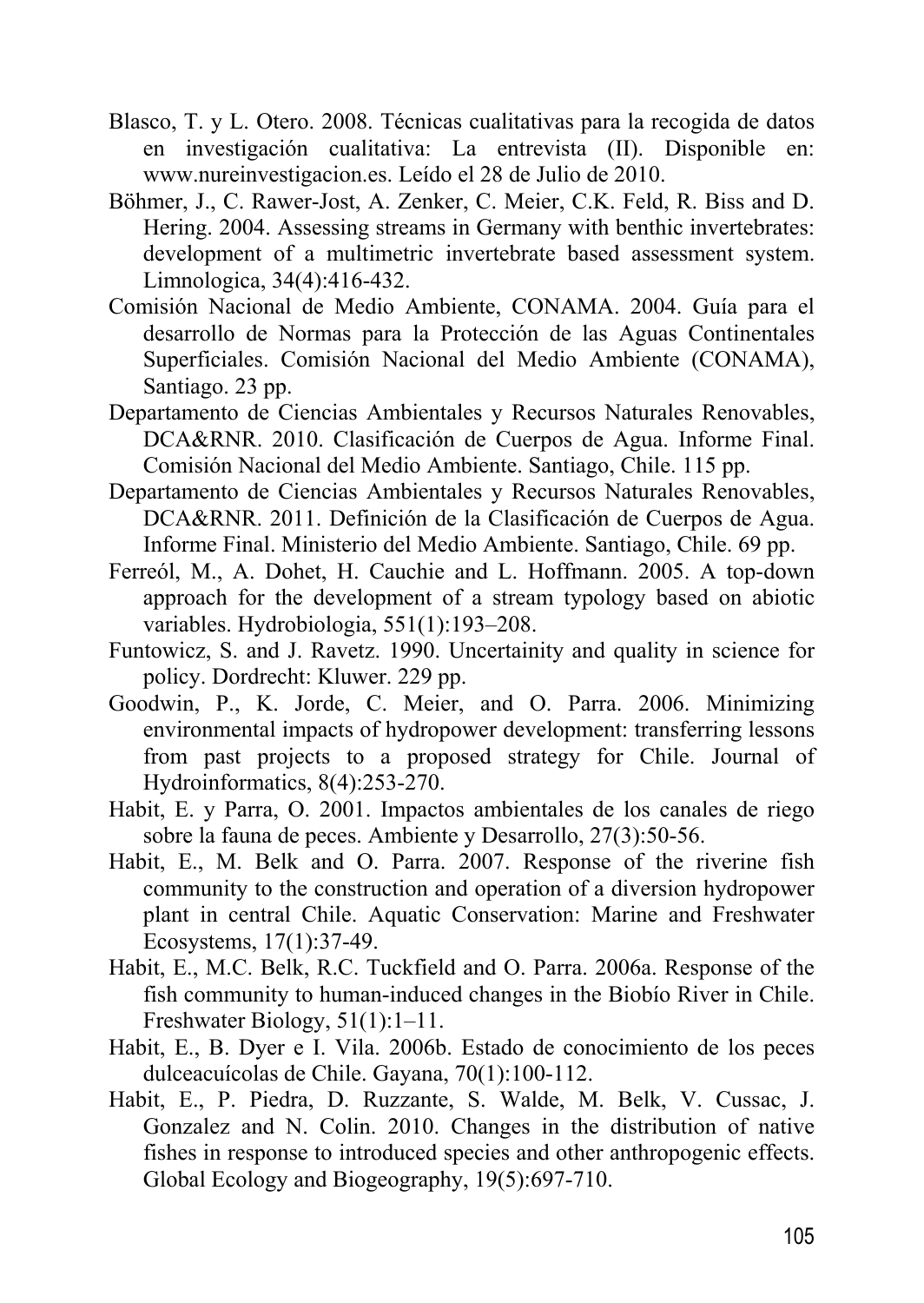- Hauenstein, E. 2006. Visión sinóptica de los macrófitos dulceacuícolas de Chile. Gayana, 70(1):16-23.
- Heino, J., T. Muotka, H. Mykra, R. Paavola, H. Hamalainen and E. Koskenniemi. 2003. Defining macroinvertebrate assemblage types of headwater streams: implications for bioassessment and conservation. Ecological Applications, 13(3):842-852.
- Hering, D., C. Meier, C. Rawer-Jost, C.K. Feld, R. Biss, A. Zenker, A. Sundermann, S. Lohse and J. Bohmer. 2004. Assessing streams in Germany with benthic invertebrates: selection of candidate metrics. Limnologica, 34(4):398-415.
- Hernández, R., C. Fernández y P. Baptista. 2006. Metodología de la Investigación. McGraw-Hill, México. 850p.
- Hoppe, R. 2010. Lost in translation? A boundary work in making climate change governable. In: Letoy, P. and W. van Viersen (Eds.). From climate change to social change. Perspective on science-policy interactions. International Books, Utrecht. 180 pp.
- Huitema, D. and E. Turnhout. 2009. Working at the science–policy interface: a discursive analysis of boundary work at the Netherlands Environmental Assessment Agency. Environmental Politics, 18(4):576- 594.
- Iorenz, A., C.K. Feld and D. Hering. 2004. Typology of streams in Germany based on benthic invertebrates: Ecoregions, zonation, geology and substrate. Limnologica, 34(4): 379-389.
- Jara, C.G., E.H. Rudolph y E.R. González. 2006. Estado de conocimiento de los malacostráceos dulceacuícolas de Chile. Gayana, 70 (1):40-49.
- Krippendorff, K. 1990. Metodología de análisis de contenidos. Paidós, España. 279 pp.
- Oltra, C. 2009. El papel de los científicos en la reforma medioambiental de la sociedad. Papers, 93:81-101.
- Ortiz, J.C. y H. Díaz-Páez. 2006. Estado de conocimiento de los anfibios de Chile. Gayana, 70(1):114-121.
- Oyarzún, C. and A. Huber. 2003. Nitrogen export from forested and agricultural watersheds of southern Chile. Gayana Botánica, 60(1):63– 68.
- Parlamento Europeo. 2000. Directiva 2000/CE del Parlamento Europeo y del Consejo por la que se establece un marco comunitario de actuación en el ámbito de la política de aguas. Texto conjunto aprobado por el Comité de Conciliación contemplado en el apartado 4 del artículo 251 del Tratado. Bruselas, 18 de julio de 2000. 101 pp.